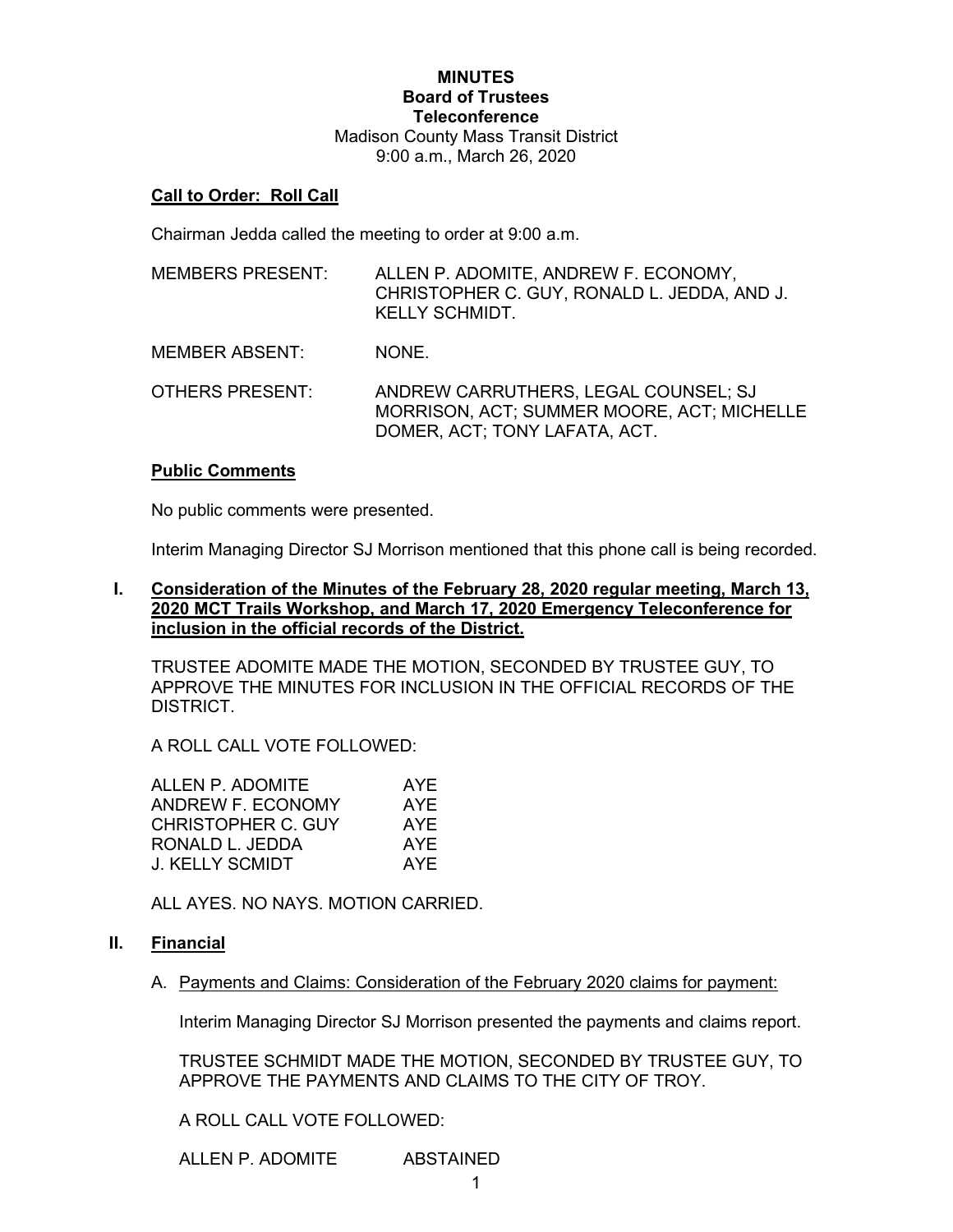ANDREW F. ECONOMY AYE CHRISTOPHER C. GUY AYE RONALD L. JEDDA AYE J. KELLY SCHMIDT AYE

ALL AYES. NO NAYS. TRUSTEE ADOMITE ABSTAINED. MOTION CARRIED.

TRUSTEE SCHIMDT MADE THE MOTION, SECONDED BY TRUSTEE GUY, TO APPROVE THE PAYMENTS AND CLAIMS, EXCLUDING THE PAYMENTS AND CLAIMS TO THE CITY OF TROY.

A ROLL CALL VOTE FOLLOWED:

ALLEN P. ADOMITE AYE<br>ANDREW F. ECONOMY AYE ANDREW F. ECONOMY CHRISTOPHER C. GUY AYE RONALD L. JEDDA AYE J. KELLY SCHMIDT AYE

ALL AYES. NO NAYS. MOTION CARRIED.

B. Monthly Financial Report: Reviews of the monthly financial records as of February 29, 2020:

Interim Managing Director SJ Morrison presented the monthly financial report.

TRUSTEE SCHMIDT MADE THE MOTION, SECONDED BY TRUSTEE ADOMITE TO APPROVE OF THE MONTHLY FINANCIAL REPORT AS OF DATE.

A ROLL CALL VOTE FOLLOWED:

| ALLEN P. ADOMITE          | AYF |
|---------------------------|-----|
| ANDREW F. ECONOMY         | AYE |
| <b>CHRISTOPHER C. GUY</b> | AYF |
| RONALD L. JEDDA           | AYE |
| J. KELLY SCHMIDT          | AYF |

ALL AYES. NO NAYS. MOTION CARRIED.

- C. Michelle Domer, ACT Director of Accounting, presented the draft Operating Budget.
- D. Michelle Domer, ACT Director of Accounting, presented the draft Budget and Capital Plan.

#### **III. Transit Service**

- A. Managing Director's Report: Interim Managing Director SJ Morrison produced the report.
- B. TRUSTEE SCHMIDT MADE THE MOTION, SECONDED BY TRUSTEE ADOMITE, TO APPROVE THE FOLLOWING RESOLUTION:
	- 20-53 AUTHORIZING THE EXECUTION OF CERTIFICATIONS AND ASSURANCES FOR FEDERAL TRANSIT ADMINISTRATION ASSISTANCE PROGRAMS

A ROLL CALL VOTE FOLLOWED: